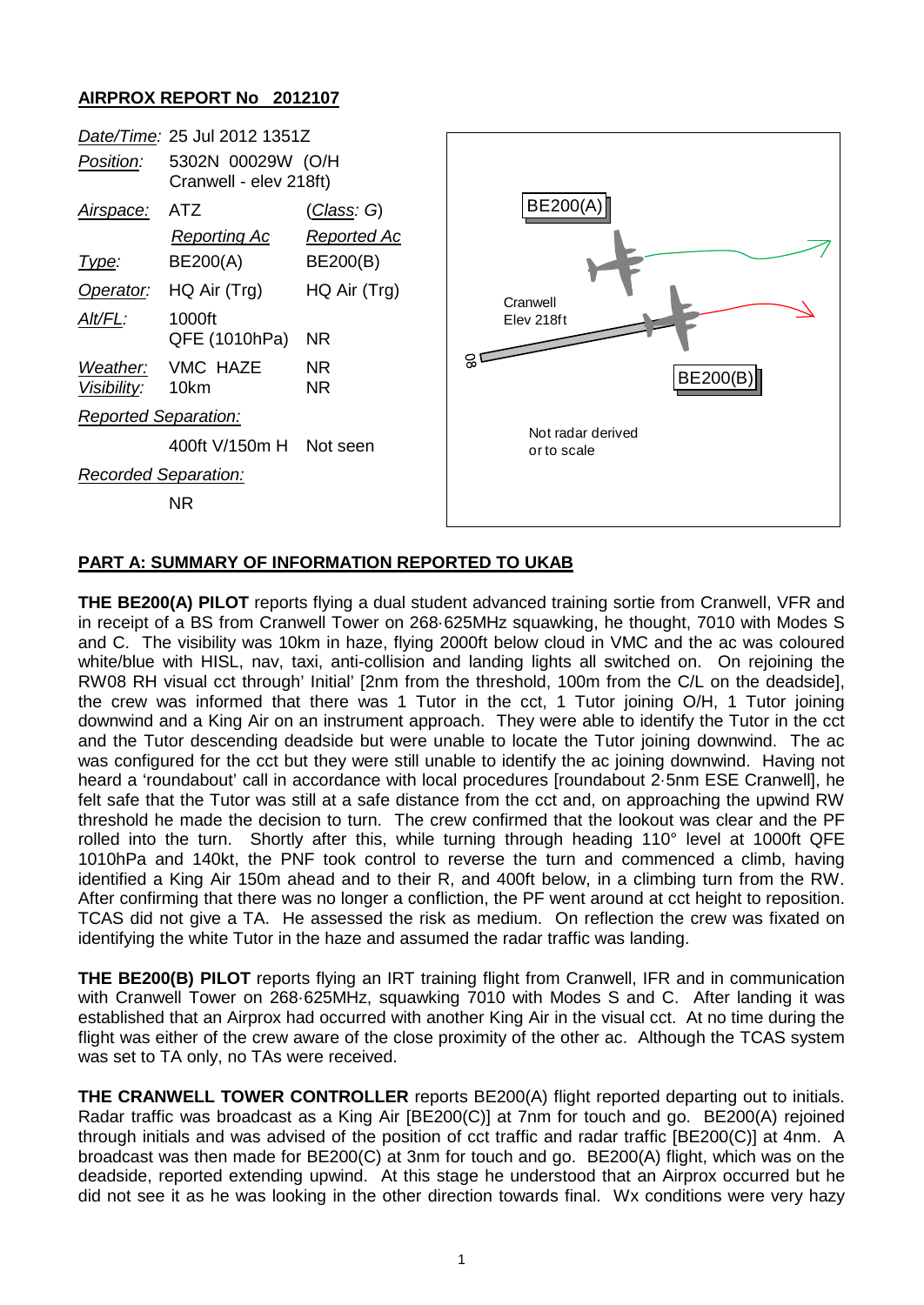and it was difficult to see ac in the cct. Tutor traffic, in particular, was difficult to see and he was spending longer than usual scanning for traffic to confirm their positions.

**THE CRANWELL SUPERVISOR** reports present in the VCR iaw with Cranwell ATC Order Book as the visual cct was full. The VCR was very busy with Duty Senior Supervisor, Duty Instructor, VCR team and SUP in attendance. The incident occurred when he was requesting a radar clearance for BE200(B) to enter the radar training cct. He remembered distinctly saying "that was close" as BE200(A) broke L to avoid BE200(B). His position at the time allowed him to see the incident but the angle at which he was positioned did not allow him to judge the separation but he thought it was closer than it should be. He also made comment to the DI seated next to him. No mention was made on the RT; however, the BE200 Sqdn UFSO called ATC 1hr later to inform him that an Airprox was being filed.

**BM SAFETY MANAGEMENT** reports that this Airprox occurred between 2 BE200s within the RW08 RH visual cct at Cranwell. BE200(A) was manned by a student crew conducting a visual cct consolidation sortie; BE200(B) was on an IRT but operating within the visual cct and had just conducted a 'touch and go'.

All heights/altitudes quoted are based upon SSR Mode C from the radar replay unless otherwise stated.

Although the desk side recording from the Tower Supervisor position captured a comment from the Supervisor about seeing the Airprox occur, thereby giving a time stamp for the occurrence, and despite NATS SSR radar data showing ac at ground level within the Cranwell cct, the Airprox was not recorded on the radar replay. Extensive investigation by the RAC, involving confirmation of the time of the occurrence and the identity of all ac within the Cranwell visual cct, did not shed further light on the event. Analysis of the radar replay has shown an intermittent PSR-only contact in the vicinity of the Cranwell visual cct before, during and after the Airprox. In the absence of contrary evidence, BM SM contends that the PSR-only contact was BE200(A) and, given that other ac squawking SSR 3A data at ground level were displayed, albeit only their SSR return, either the crew of BE200(A) had not selected their transponder to the 'on' position, their selection was not effective or the transponder was unserviceable. Moreover, initially, there was some confusion over the identity of BE200(B) as the crew did not realise that they had been involved in an Airprox; this was confirmed following correlation of the available radar data with the transcript and DASOR from BE200(A). Cranwell local orders specify the use of the aerodrome traffic pattern conspicuity squawk within the visual cct. The ADC is not required to validate the SSR 3A of ac within the visual cct.

The ADC described the workload and task complexity as high, a view supported by the Supervisor who added that the unit's workload was similarly high. The ADC reported that 'Wx conditions were very hazy and it was very difficult to see ac in the cct. Tutor traffic in particular were [sic] extremely difficult to see and he was spending longer than usual scanning for traffic to confirm their positions'. The crew of BE200(A) assessed that visibility was 10km in haze with FEW at 3400ft; a view confirmed by the PNF who stated in a subsequent conversation that the conditions were hazy and that it was difficult to see the Tutors. The RAF Cranwell Met Office 1350Z Wx report states that Cranwell was BLUE, 20km visibility in nil weather, FEW at 3400, BKN 25000ft.

The incident sequence commenced at 1346:13 as BE200(B) was cleared to join the visual cct from Radar and was passed the airfield details and circuit state. At this point there were 2 other ac in the cct: 1 on short finals to land and BE200(A) downwind. At 1346:26 the crew of BE200(A) reported, "*departing downwind for initial to rejoin*." The ADC acknowledged this replying, "*roger, report rejoining through initials, one Tutor joining through the overhead*", which was acknowledged.

At 1347:05, the crew of BE200(B) reported, "*downwind touch and go*" and the ADC replied that there was, "*one King Air* (BE200(A)) *out to initials*", which was not acknowledged. At 1347:50, the ADC called APP advising them of BE200(A) routeing toward initials and, at 1348:02, received notification of an unrelated BE200(C) at, "*6 and ¾ miles* (BE200(C) c/s) *touch and go further*." The ADC made a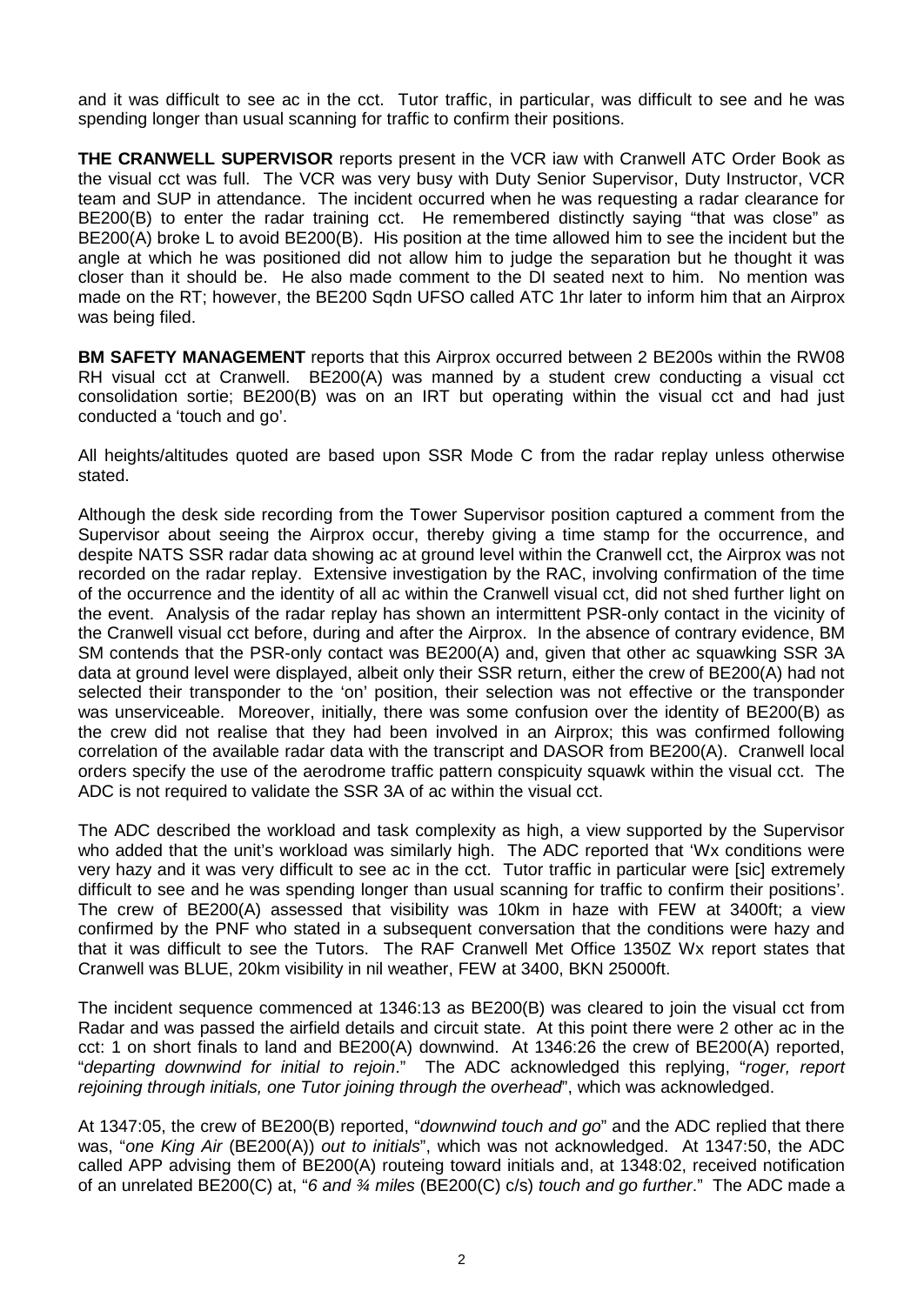subsequent broadcast to this effect at 1348:08. At 1348:11, the crew of BE200(B) reported, "*finals, gear down*" and was "*cleared touch and go*" by the ADC.

At 1349:07, the crew of BE200(A) reported, "*Initial*" and the ADC advised them, "*1 Tutor joining through Initials, 1 Finals, 1 joining downwind, radar traffic 4 miles, wind 0-3-0, 1-0 kt*" which was acknowledged. Analysis of the transcript demonstrated that this cct state was incorrect in that the, "*Tutor joining through Initials*" was actually descending on the deadside, having conducted an O/H join. However, based upon the report of BE200(A)'s crew, they sighted this Tutor and were not confused by the incorrect cct state; consequently, whilst noteworthy, this incorrect cct state was neither causal nor contributory to the reported Airprox.

At 1349:27, the pilot of the Tutor joining downwind broadcast on the TWR freq that they were "*abeam the roundabout*." The crew of BE200(A) did report however that they were 'unable to identify the Tutor joining downwind' and felt that they had 'fixated on identifying the white Tutor in the haze' to the detriment of a wider lookout.

At 1349:49, the ADC cleared BE200(C) on PAR to, "…*touch and go, one on touch* (BE200 (B)) *and go, 3 in*" and, at 1349:58 made the TWR broadcast to this effect. From this point until the approximate time of the CPA, the ADC was involved in a continuous exchange of RT with unrelated ac operating within the visual cct; including BE200(C), there were 6 ac operating within the cct area.

At 1350:39, the pilot of BE200(B) informed the ADC that, "*after this next touch and go, looking to depart into the radar pattern*" which was acknowledged. At 1350:46, the TWR Supervisor's deskside recording captured the Supervisor saying, "*…did you see that*?" which the Supervisor has stated was in response to observing the Airprox. The ADC stated in their DASOR that they did not see the Airprox as they were 'looking towards finals' the requirement for which is borne out by the tape transcript.

The crew of BE200(A) reported that 'having not heard a 'roundabout' call in accordance with local procedures (the call made by the Tutor pilot at 1349:27), the pilot felt safe that the Tutor was a safe distance from the cct and, on approaching the upwind threshold, the pilot made the decision to turn'. The pilot of BE200(A) has reported that they assumed that 'the radar traffic was landing' which suggests that they believed that they had the Airprox with BE200(C).

In their DASOR, the crew of BE200(A) make no mention of a second BE200 operating within the visual cct and the fact that they believed that the Airprox occurred with BE200(C) suggests that they had reduced SA of BE200(B). Based upon their report and subsequent provided information, the PF of BE200(A) believed that the other ac within the visual cct were all Tutors. This view was supported by the PNF who did not recall there being other BE200's in the visual cct. BM SM contends that this assessment may have been based on the cct state passed to the pilot of BE200(A) by the ADC at 1349:07, stating, "*1 Tutor joining through Initials, 1 Finals, 1 joining downwind, radar traffic 4 miles*". This could be interpreted as meaning that all of the ac within the visual cct were Tutors. Given the known difficulties in sighting Tutors and that the crew of BE200(A) were students, the ADC's desire to highlight to the crew of BE200(A) the specific presence of Tutors is understandable; however, the use of additional phraseology to boost situational awareness should be consistent in application, to ensure that ambiguity is not introduced. That said, notwithstanding the previously highlighted issue pertaining to the Tutor descending on deadside, the cct state passed by the ADC was correct in as far as the positions and numbers of ac were concerned and the pilot of BE200(A) was required to be visual with all ac within the cct, prior to entering the cct. Subsequent conversation with the PF revealed that the crew believed that the PNF had declared 'visual' with the ac on finals; however, the PF did not believe that this call confirmed the ac type and he believed that the ac was landing. In subsequent conversation with the PNF, he could not recall having stated that he was visual with the ac on finals. Had he been visual with the ac on finals (BE200(B)), then it is reasonable to argue that he would have been aware that there was another BE200 within the visual cct. However, BE200(B) had joined the visual cct prior to BE200(A) departing the cct and there were multiple exchanges of RT between the ADC and the crew of BE200(B) that the crew of BE200(A) would have heard; the purpose of these exchanges of RT being to boost the SA of all crews operating within the visual cct.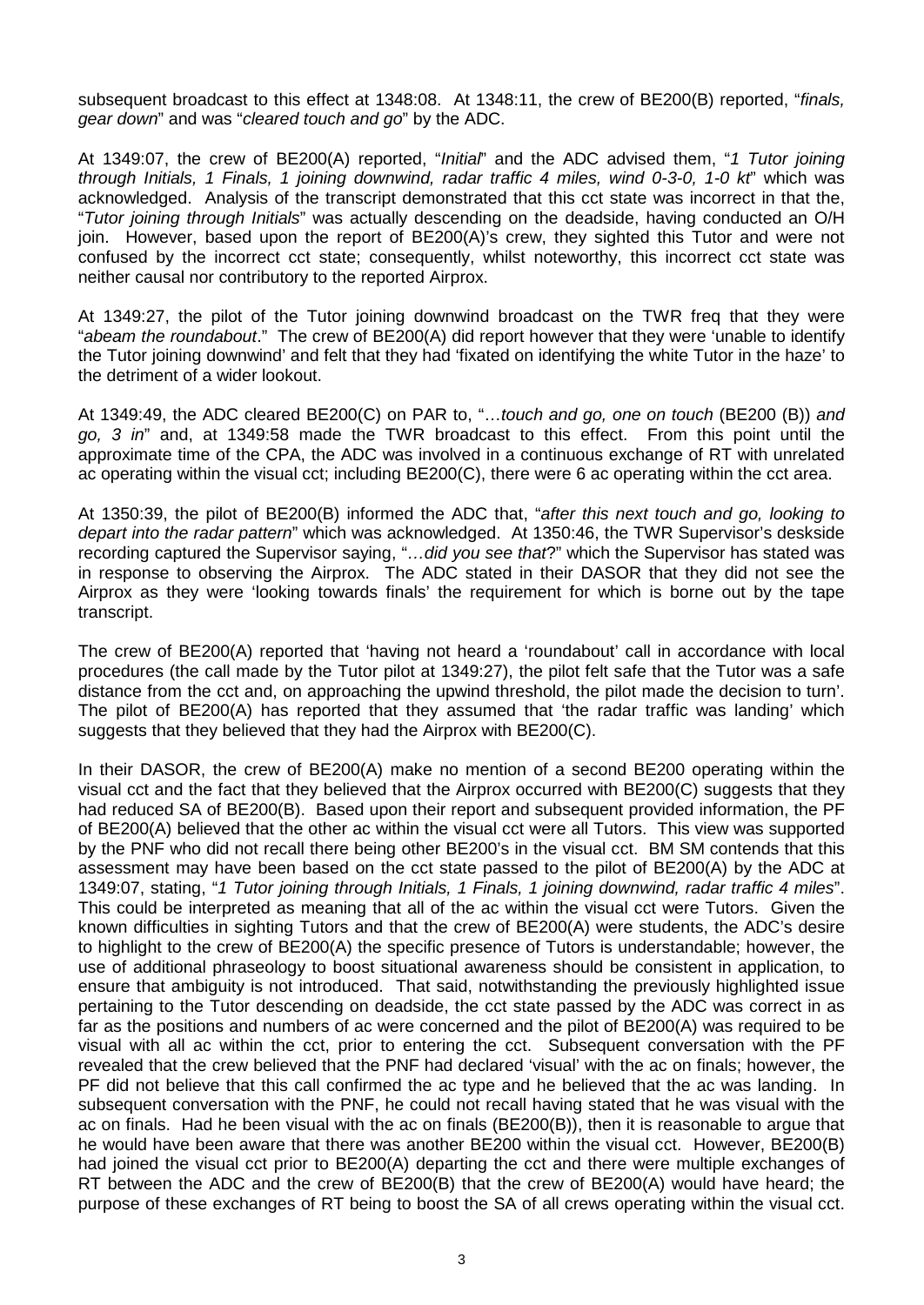Therefore, the information was available that would have allowed the crew of BE200(A) to have been aware of BE200(B)'s presence within the cct. BM SM contends that cct congestion was a contributory factor in the loss of SA of the crew of BE200(A).

Based upon the report of and subsequent conversation with the PF of BE200(A), whilst they were aware of the presence of an ac on finals (BE200(B)), they believed that the ac was landing and there are clear indications that this may have been HF related. The crew had already reported that they were task-focussed on visually acquiring the unrelated Tutor joining downwind and felt under a high workload. Moreover, given the dynamic cct state described to the crew of BE200(A) at Initial, it may be that they were affected by the 'Serial Position Effect' where the information in the middle of the transmission was not/incorrectly stored/recalled from working memory. Some research has transmission was not/incorrectly stored/recalled from working memory. demonstrated that high levels of psychophysiological stress, which can be caused by high workload, have a deleterious effect on working memory.

Whilst the potential ambiguity introduced by the ADC's reference to Tutors in the cct may have contributed to the crew of BE200(A)'s reduced SA, it was not a causal factor in the Airprox. Given the ADC's workload and the timing of events, once BE200(A) had passed inside Initial, there was no further ability for the ADC to affect the outcome of the incident.

In summary, the crew of BE200(A) were unaware of the presence of BE200(B) and, having conducted a lookout and believing there to be no confliction, turned into conflict with BE200(B). Whilst the inclusion of ac type in the ADC's transmission of the cct state to the crew of BE200(A) may have led them to believe that only Tutor type ac were within the visual circuit, BM SM contends that sufficient cues were available to the crew of BE200(A) to highlight the presence of BE200(B); however, the crew of BE200(A) was unable to use these cues to adapt their SA. Critically, the crew was aware of an ac being on finals but do not appear to have visually acquired it as they passed Initials and, although in a position to be aware of its intentions, believed the ac to be landing and therefore no factor.

### RECOMMENDATION

Whilst what follows should not detract from what the Cranwell ATC investigation was able to determine, the BM SM investigation of this Airprox has highlighted causal and contributory factors that would have been better captured and investigated by a more formal Station-level investigation. For instance, great benefit would have been obtained from an in-depth HF analysis, both in terms of determining cause and contributory factors, but also in terms of identifying potential mitigations.

AP3207 200.110.5 states that 'A Unit-Level investigation may be ordered by an Operational Duty Holder (ODH), Delivery Duty Holder (DDH) or his delegates to investigate an accident, incident or occurrence which warrants formal investigation but does not justify the convening of a Service Inquiry by the MAA'; however, it does not provide guidance on what types of incident might warrant a unit investigation. BM SM requests that RAF FS consider the development of a mechanism to inform the decision making of the ODH, DDH or their delegates in this regard.

**HQ AIR (TRG)** comments that the BM SM analysis is entirely plausible. It appears that the crew's coordination broke down in the cockpit, particularly in regard of who could see what. Hopefully this crew learnt a salutary lesson. Their concern over the sighting of the Tutor is understandable, as the combination of Tutors and hazy conditions is always a concern, but the option remained to request a position update or to fly through and rejoin if required. Whilst the crew did not identify BE200(B) during its final approach and roller, the PNF is to be commended for his lookout during the turn into the circuit, and for his prompt and positive action in taking control and resolving the conflict. The lack of IFF return warrants further investigation as it potentially indicates a HF-related error on the part of the crew or a technical issue. On the matter of Airprox investigation processes in AP3207, a draft amendment is awaiting release. The requirement for 'investigation' by units is stated in RA 1410(1) para 50, which has been updated recently, but no guidance is given. Not all events will require an Occurrence Safety Investigation (OSI), which is the only unit-level investigation in current use. However, as Airprox can be manifestations of some of the higher risks owned by Duty Holders at unit